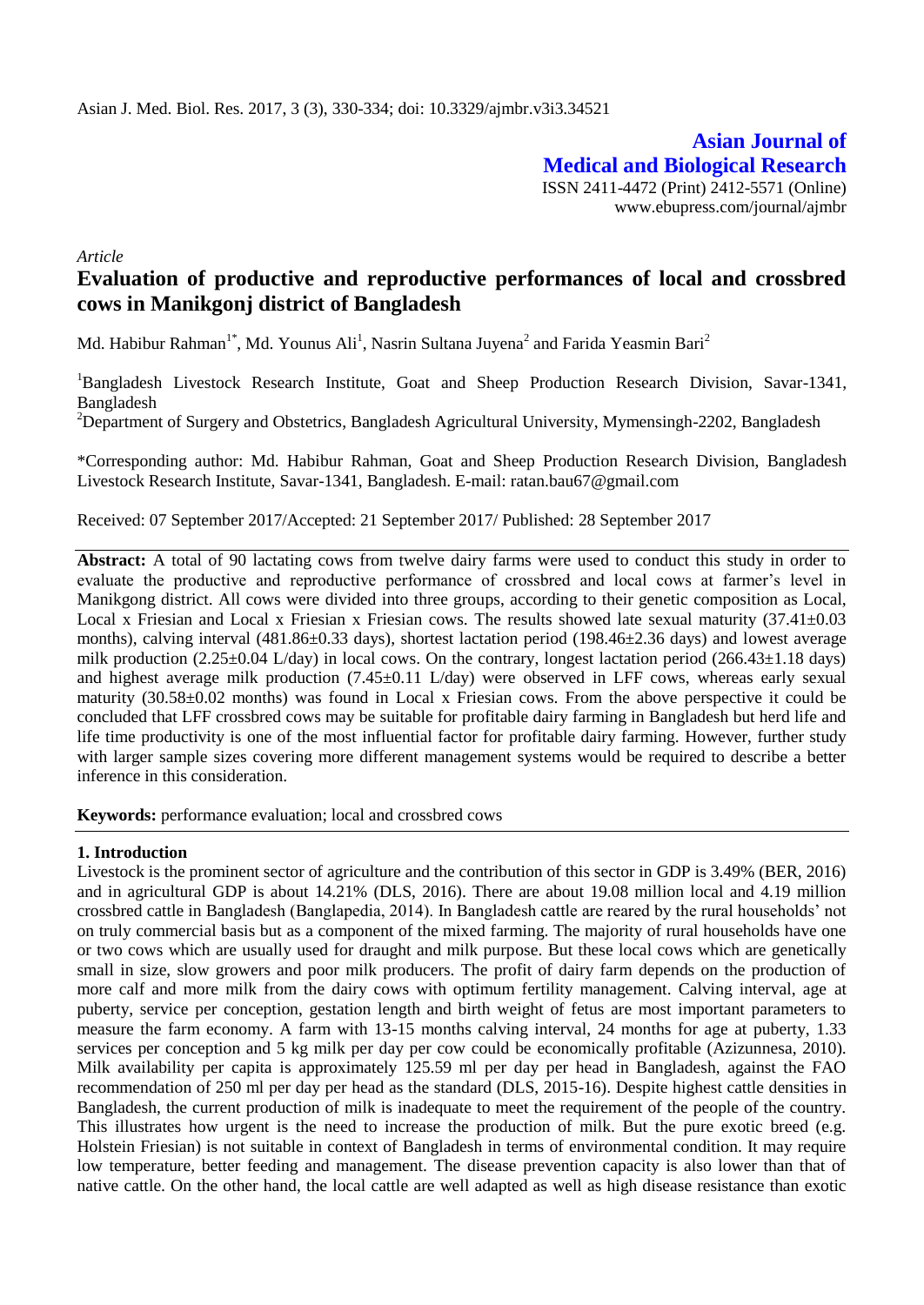pure breed. The crossbred cattle performed better than that of exotic and local cattle in terms of adaptability and production. So, it is necessary to improve local cattle by selective breeding in order to increase the productive and reproductive performance of the cows.

### **2. Materials and Methods**

### **2.1. Study areas and population**

The study was conducted in four upazilas of Manikganj district namely Manikganj Sadar, Saturia, Singair and Shibalayain during September, 2016 to April, 2017. Cows were divided into three genetic groups according to their genetic composition, such as local cows (L, n=30), Local x Friesian (LF, n=30) and Local x Friesian x Friesian (LFF, n=30).

### **2.2. Management of animals**

Crossbred (LF and LFF) were kept in confined outdoor system and both stall and group feeding were practiced. The feed ingredients were wheat bran, rice polish, sesame oil cake, gram, salt, rice straw and green grass. The milking cows were entirely confined into the shed, whether grazing dry cows and heifers. Proper management, vaccination and preventive measures are also taken. On the other hand, the farmers maintained the local dairy cows under traditional management system. They housed the dairy cows in the shed and supplied roughage and concentrate occasionally.

# **2.3. Parameters studied**

The productive and reproductive traits which were considered.

# **2.3.1. Productive traits**

### **Birth weight**

The birth weight of the calves were measured within 24 hours of birth with the help of digital weighing balance and recorded in the data sheet. It was measured in kg.

### **Mature body weight**

Mature body weight of the calves was measured in the morning before the animals were fed with the help of digital balance. It was also measured in kg.

### **Lactation period**

It is defined as the period from calving to dry off of the cow and recorded in days.

#### **Average milk yield**

The amount of milk produces per day per cow throughout the lactation period and recorded in liter per day.

### **2.3.2. Reproductive traits**

### **Age at sexual maturity**

The period when an animal produce mature fertile ova and expressed in month

### **Age at first calving**

It indicates the age when a cow give birth a calf for first time. The age at first calving was recorded in month.

#### **Number of services per conception**

The average number of services required for conception in a defined population. It is used as a measurement of reproductive efficiency in cows.

### **Gestation period**

The period of intra-uterine development of embryo and fetus was considered as gestation length. It was calculated as the interval from fertile service to parturition. The duration of gestation was determined in days.

### **Post-partum first heat**

Time of post-partum heat period was calculated as the interval between parturition to next heat that was observed after a certain period of parturition. The period was considered in days.

### **Calving interval**

The interval between the dates of one calving to the dates of next calving is known as calving interval. The calving intervals were recorded in days.

### **2.4. Statistical Analysis**

Statistical analyses of all the parameters were analyzed using Statistical Analysis System (SAS) software (SAS Institute Inc., 2009) version 9.1.3. To see the significant differences among the mean values, Duncan's multiple range test (DMRT) was performed.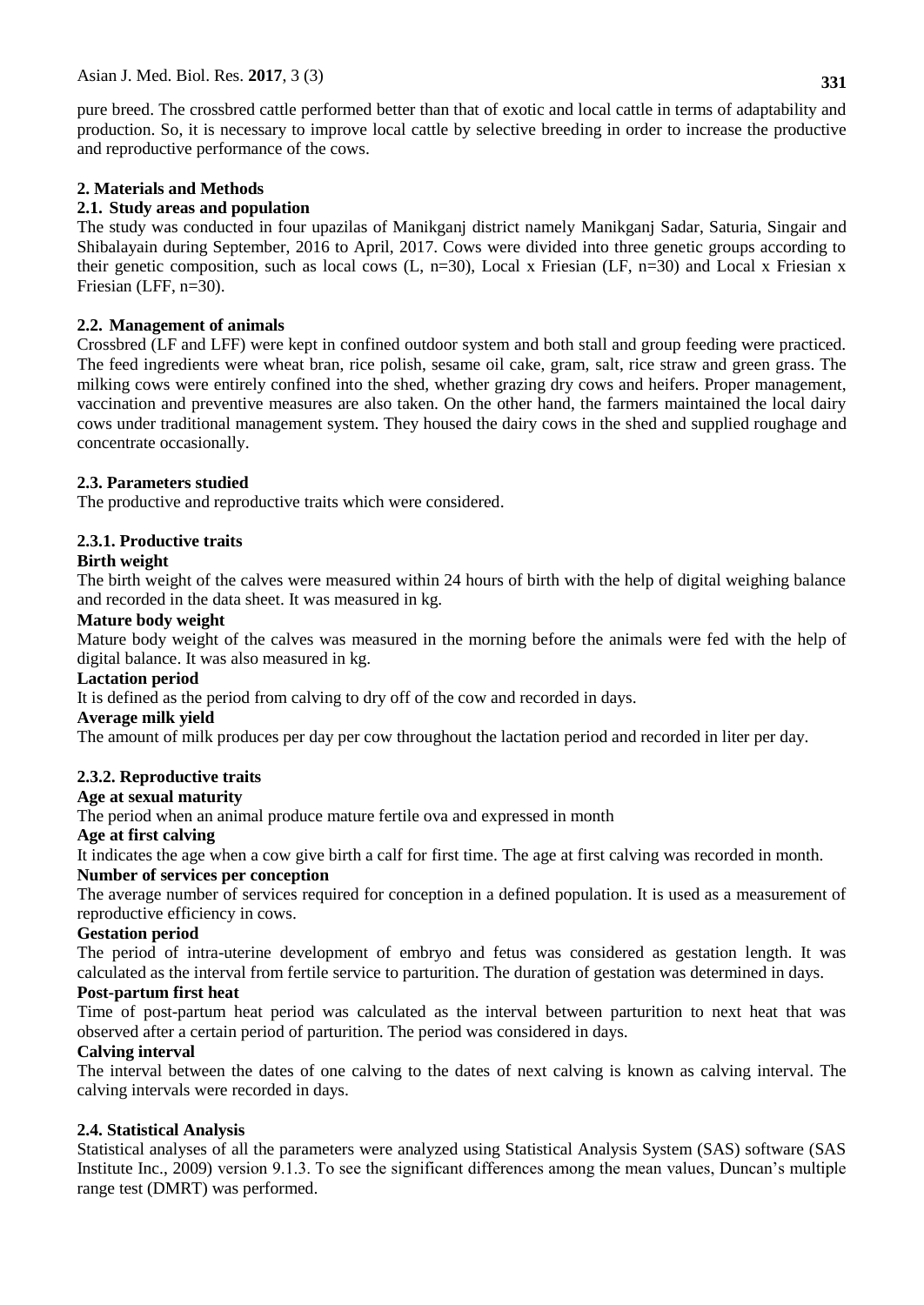#### **3. Results and Discussion**

The study was conducted to see the productive and reproductive performances of Local (L), Local x Friesian (LF) and Local x Friesian x Friesian (LFF) cows of rural areas in Manikgonj district. Results on productive and reproductive performances of local and crossbred cows were summarized in Tables 1 and 2.

| <b>Traits</b>           | Local                   | <b>Local x Friesian</b> | <b>Local x Friesian x Friesian</b> | Level of sig. |
|-------------------------|-------------------------|-------------------------|------------------------------------|---------------|
| Birth weight (kg)       | $14.30^{\circ}$ ± 0.06  | $16.74^{b} + 0.38$      | $19.06^{\circ}$ + 0.28             | $**$          |
| Mature body weight (kg) | $197.33^{\circ}$ ± 1.63 | $282.56^b \pm 2.82$     | $295.16^a \pm 2.62$                | $***$         |
| Lactation period (days) | $198.46^{\circ}$ ± 2.36 | $232.20^b \pm 1.16$     | $266.43^{\circ} \pm 1.18$          | **            |
| Daily milk yield (kg)   | $2.25^{\circ}+0.04$     | $5.62^b \pm 0.11$       | $7.45^{\circ}$ + 0.11              | $**$          |

**Table 1. Productive performance of local and crossbred cows at Manikgonj district.**

\*\*=significant (P<0.01). Means with different superscripts within each row differed significantly (P<0.01).

| <b>Traits</b>                  | Local                     | <b>Local x Friesian</b> | Local x Friesian x Friesian | Level of sig. |
|--------------------------------|---------------------------|-------------------------|-----------------------------|---------------|
| Age at sexual maturity (month) | $37.41^{\circ}+0.03$      | $30.58^{\circ}+0.02$    | $31.10^{\circ}$ ±0.06       | **            |
| Service per conception (no.)   | $1.36 \pm 0.08$           | $1.40 \pm 0.09$         | $1.32 \pm 0.08$             | <b>NS</b>     |
| Gestation period (days)        | $279.20 \pm 0.68$         | $277.10 \pm 0.49$       | $276.46 \pm 0.67$           | <b>NS</b>     |
| Age at first calving (month)   | $45.56^{\circ}+0.24$      | $41.04^b \pm 0.08$      | $41.04^b \pm 0.08$          | *             |
| Calving interval (days)        | $481.86^a \pm 0.33$       | $437.23^{b} \pm 1.11$   | $437.76^b \pm 1.22$         | *             |
| Post-partum heat period (days) | $103.36^{\circ} \pm 0.29$ | $117.06^{\circ}$ ±0.22  | $112.80^{\rm b}$ ±0.24      | ∗             |

\*=significant (P $<0.05$ ), \*\*=significant (P $<0.01$ ), NS=Non significant (P $>0.05$ ). Means with different superscripts within each row differed significantly (P<0.01).

#### **3.1. Birth weight (kg)**

In this study the birth weight of LFF, LF and L were 19.06±0.28, 16.74±0.38 and 14.30±0.06 Kg, respectively. The variation in the birth weight among breeds were also statistically significant (P<0.05). Islam *et al*. (2009) reported that the birth weight of Local, Local x Friesian were 17.0±0.4 and 22.5±0.3 Kg, respectively which is slightly differ with the results of this study.

### **3.2. Mature body weight (kg)**

The mature body weight of LFF, LF and L were 295.16±2.62, 282.56±2.82 and 197.33±1.63

Kg, respectively and significant  $(P<0.05)$  variation was observed in this study. These values were lower than that observed by Khan *et al.* (2000) who found mature body weight 235 kg, 340 kg and 395 kg in Local, Local x Friesian and Local x Friesian x Friesian, respectively. This variation might be resulted from diet, environment and management system followed in this selected areas.

### **3.3.Lactation period**

The Lactation periodof L, LF and LFF were  $198.46\pm 2.36$ ,  $232.2\pm 1.16$  and  $266.43\pm 1.18$  days, respectively and the variation were statistically significant (P<0.05). Abdel and Alemam (2008) in Holstein-Friesian in Sudan, Sandhu *et al*. (2011) in Holstein-Friesian cattle in Pakistan, Utrera *et al.* (2013) in Holstein cows in México, Niraj *et al.* (2014) in HF crossbred in Ethiopia and M'hamdi *et al.* (2010) in Holstein cows in Tunisian observed an average lactation length of 322, 314, 358, 325 and 309 days, respectively, which were higher than results of the present study. The management practice of dairy cattle in Bangladesh might be to differ in those countries. As a result lactation length varies from those previous studies.

### **3.4. Average milk production**

There was significant (P<0.05) variation in average milk yield of L (2.25 $\pm$ 0.04 L), LF (5.62 $\pm$  0.11 L) and LFF  $(7.46\pm0.11 \text{ L})$  cows. Molee *et al.*  $(2011)$  in Thailand reported a daily milk yield of 11.84 kg in <80% HF crossbred cows which higher than the result of the present study. Mohamed-Khair *et al.* (2007) reported daily milk yield of 50%, and 75% HF crossbred cows were  $9.77\pm0.30$  and  $10.17\pm0.49$  liters, respectively which are also higher than the result of the present study. This divergence was mainly brought about by increasing the Friesian gene level on the progeny. The milk production of cows is significantly affected by various factors such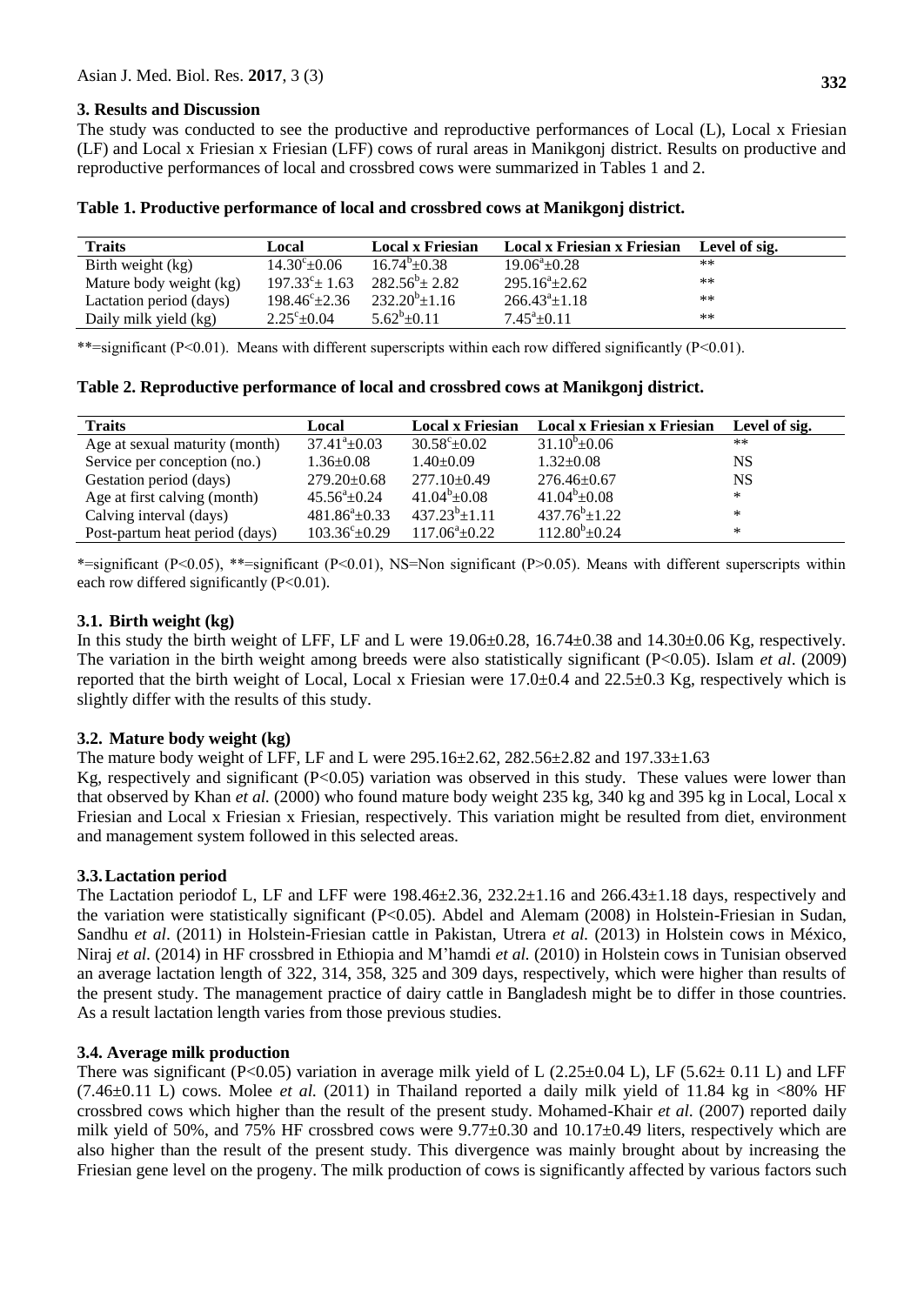#### **3.5. Age at sexual maturity**

Qureshi *et al.* (2002) reported that age at sexual maturity of the cows ranged from 14 to 37 months with a mean of 24.8±0.05 months which is significantly differ from the finding of present study where late sexual maturity found (37.41 $\pm$ 0.03 months) in local cows, early sexual maturity (31.10 $\pm$ 0.06 months) in LFF and (30.58 $\pm$ 0.02 months) LF, respectively. Various factors such as nutrition, hormonal imbalance, disease and seasons could affect age of sexual maturity in cows.

#### **3.6. Age at first calving**

Local cows obtained first calves at  $45.56\pm0.24$  months of age and value differed significantly (P<0.05) with that of LFF 41.04±0.08 and LF 41.04±0.08 months, respectively cows. Siddiquee *et al.* (2014) who reported that overall age at first calving was 40.00±0.17 months in HF crossbred cows but in 50% and 75% HF crossbred cows were 37.30±0.30 and 44.99±0.32 months, respectively. Omar *et al.* (2007) stated, age of first calving 37.6±1.1 and 32.6±2.3 months in L and LF. Islam *et al.* (2009) found age of first calving 40.5±4.5 and 34.1±3.8 months in L and LF respectively. These results also disagree with the outcome of this perusal.

#### **3.7. Number of services per conception**

The average service per conception of LFF, LF and L cows were 1.32±0.08, 1.40±0.09 and 1.36±0.08, respectively. The results of this study were lower than over all mean value for service per conception 2.30 for Holstein-Friesian in Sudan reported by Abdel and Alemam (2008), 2.05±1.47 reported by Alewya (2014) in Holstein Friesian dairy cows in Ethiopia, 2.55±1.7 reported by M'Hamdi *et al.* (2010) in Tunisian Holstein cows, and 2.1 reported by Hammoud *et al.* (2010) in Friesian cows in Egypt and Ngodigna *et al.* (2009; 2.0±1.0) in Holstein Friesian xBunaji crossbreed cows in Nigeria. Service per conception is influenced by breed, body weight, nutrition, semen quality, time of insemination, skill of the AI worker, and finally health status of the animal. It may be due to the difference in quality and quantity of the semen used during artificial insemination, lack of proper heat detection and time of insemination of the cows as well as lower husbandry practices.

#### **3.8. Gestation period**

The lengths of gestation period recorded in this study were  $276.46\pm0.67$ ,  $277.10\pm0.49$  and  $279.20\pm0.68$  days in LFF, LF and L, respectively. Islam *et al.* (2009) reported that the gestation period of local and Local x Friesian were 277 $\pm$ 3.3 and 275 $\pm$ 4.0 days. Kabir and Kisku (2013) who found the gestation period of 277.0 $\pm$ 5.2 and  $279.3\pm4.5$  days under the genotypes of LF and LFF, respectively. These results collaborate with the results of this study.

#### **3.9. Post-partum first heat**

The time of postpartum first heat is considered as an important economic reproductive trait for profitable dairy farming. The averages days for post-partum first heat of Local x Friesian x Friesian, Local x Friesian and Local cows were 112.80±0.24, 117.06±0.22 and 103.36±0.29 days, respectively. Belay *et al.* (2012) found 125 days of post-partum heat period for Friesian x zebu cattle which is concur with the output of this study. The time of post-partum breeding delays up to 60 to 85 days after parturition, when the uterus under goes recovery and preparation for the next conception (Hafez, 1993). Apart from genetics, nutrition and management system might influence the post-partum heat period.

### **3.10. Calving interval**

The average calving interval of Local x Friesian x Friesian, Local x Friesian and Local cows were 437.76±1.22, 437.23±1.11 and 481.86±0.33 days respectively. The result of this study agrees with the range reported by the Azizunnesa *et al*. (2010) for RCC (14.0 to 14.84 months, i.e 420 to 445 days). Calving interval may vary due to the effect of genetic, nutritional, environmental and managemental condition.

#### **4. Conclusions**

Local x Friesian x Friesian crossbred cows could be profitable for dairy farming as it has shortest calving interval, longest lactation period and highest average milk production per day.